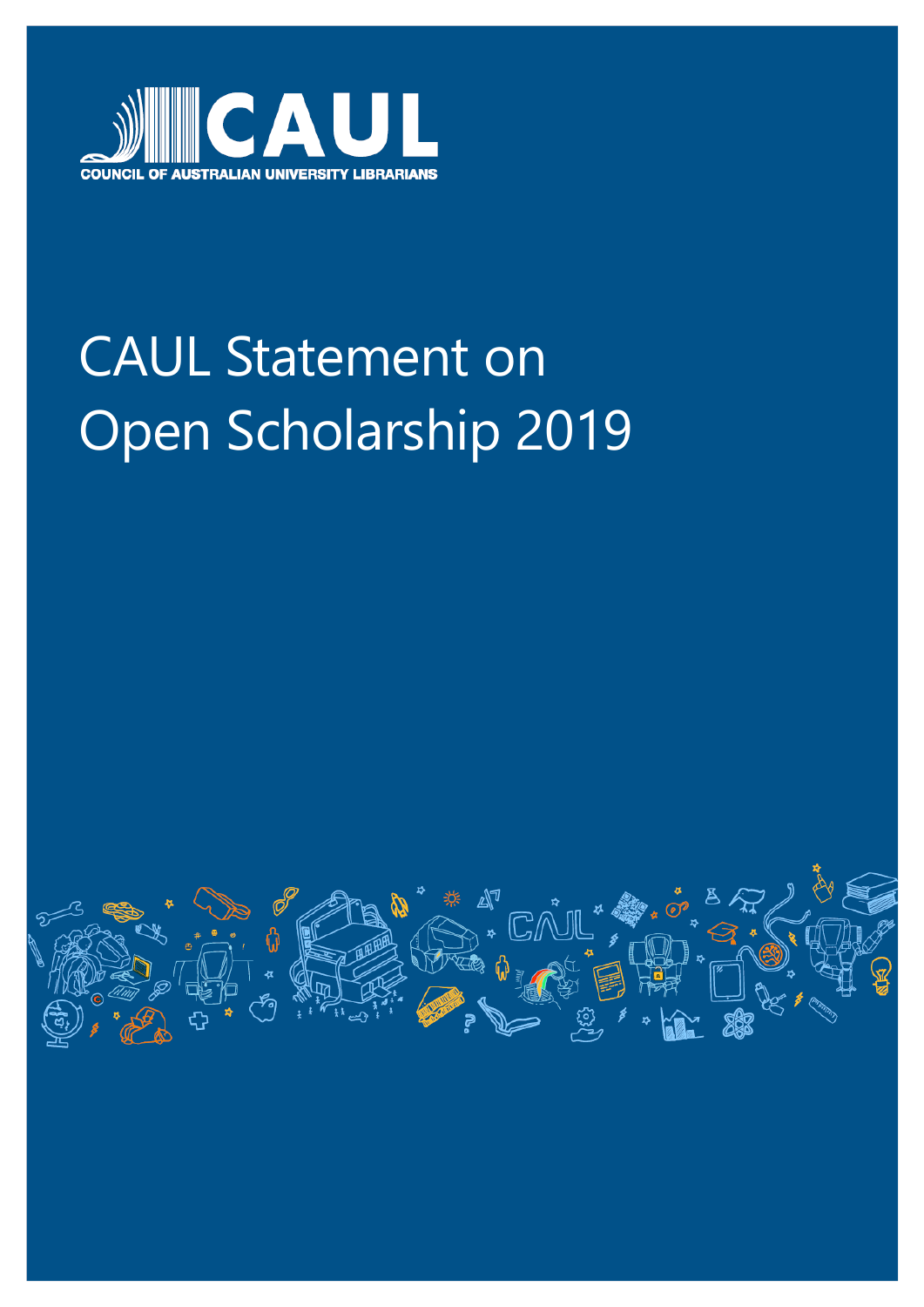

*Wednesday, 27 March 2019*

## CAUL Statement on Open Scholarship

Open scholarship, which encompasses open access, open data, open science, open educational resources, and all other forms of openness in the scholarly and research environment, is changing how knowledge is created, preserved and shared. Open scholarship and FAIR (Findable, Accessible, Interoperable, Reusable) scholarly practices underpin the integrity of research, its efficient dissemination to researchers, students, policy makers and to the wider public and facilitates faster scientific discovery and problem solving. A commitment to open scholarship contributes to research impact through the principles of transparency, global access and flexible reuse and will maximise the visibility of researchers and the outputs of their research.

Open scholarship is a global movement to which Australian universities have already contributed substantially. CAUL recognises the need, however, for ongoing action at the institutional level in coordination with relevant national, regional and global funders, policy makers and organisations.

To maximise the benefits of Open and FAIR scholarship, CAUL and its members affirm the need for clear policies and specific practices on open scholarship at member institutions, and nationally and internationally through governments, funding bodies and other institutions. Implementation of these policies should be accompanied by the development and ongoing support of required open infrastructure and through comprehensive, ongoing training and support for staff and students.

CAUL recognises that Open and FAIR scholarly practices are continually innovating and this requires ongoing collaboration between libraries, funders, policy makers, publishers, and our research communities.

CAUL and its members therefore commit to action, including providing resources, to advance open scholarship in the following areas: advocacy, competency, publishing, infrastructure, content acquisition and educational resources.

## 1. Advocacy

- Nominate a leader to drive strategy for open scholarship at each member institution.
- Participate in the open scholarship debate and policy development.
- Raise awareness of the benefits of open scholarship, quality, and peer review activities.
- Actively support open scholarship initiatives.

## 2. Competency

- Provide training and development for professional and academic staff members, researchers and students to enable them to adopt, adapt or create open scholarship practices.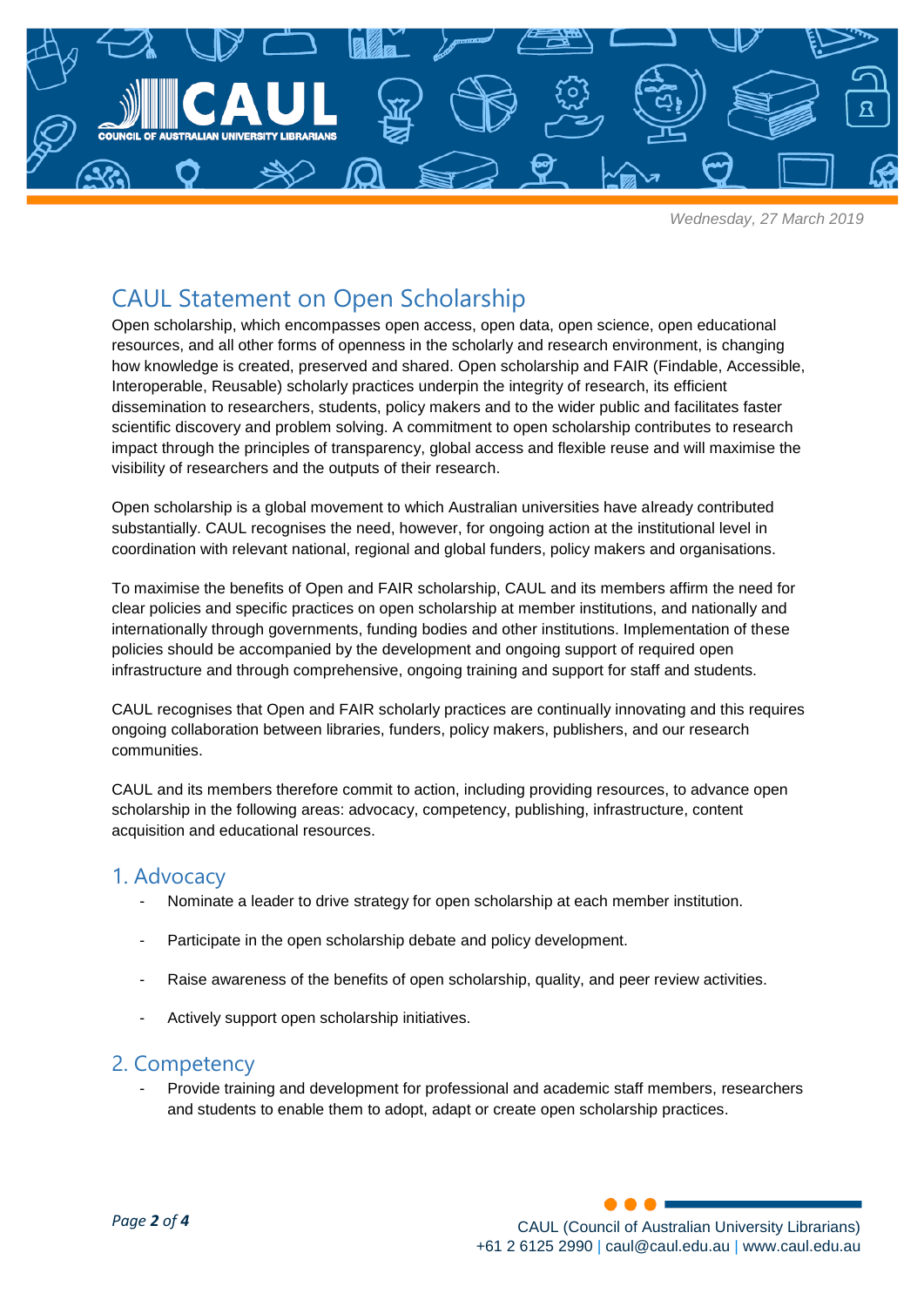

*Wednesday, 27 March 2019*

## 3. Publishing

- Actively work with our research communities to adopt open scholarly publishing practices especially Green OA through existing well established institutional repositories.
- Support incentives that align with open scholarship throughout the scholarly publishing lifecycle.
- Support appropriate licensing and author rights management.

## 4. Infrastructure

- Actively support the development of future-focussed, innovative open infrastructure, with the aim of having interoperable discovery systems, taking into account the diversity of open scholarship content and disciplinary differences.
- Apply the FAIR principles to open scholarship outputs to ensure they are Findable, Accessible, Interoperable and Reusable.

## 5. Content acquisition

Negotiate with publishers and vendors a transparent commitment to open scholarship including full disclosure in contracts/licences. CAUL's Principles and Framework for Pricing Electronic Resources should reflect this commitment.

#### 6. Educational Resources

- Support the adoption, adaptation or creation, and sharing of Open Educational Resources (OERs) at member institutions.

#### Further Resources

- ALIA's open access statement [https://www.alia.org.au/about-alia/policies-standards-and](https://www.alia.org.au/about-alia/policies-standards-and-guidelines/alia-open-access-statement)[guidelines/alia-open-access-statement](https://www.alia.org.au/about-alia/policies-standards-and-guidelines/alia-open-access-statement)
- ARL definitions of Open Access [https://www.arl.org/focus-areas/open-scholarship/open](https://www.arl.org/focus-areas/open-scholarship/open-access)[access](https://www.arl.org/focus-areas/open-scholarship/open-access)
- ARL definition of Open Data<https://www.arl.org/focus-areas/open-scholarship/open-data>
- ARL definition of Open Educational Resources (OERs) [https://www.arl.org/focus-areas/open](https://www.arl.org/focus-areas/open-scholarship/open-educational-resources)[scholarship/open-educational-resources](https://www.arl.org/focus-areas/open-scholarship/open-educational-resources)
- ARL definition of Open Scholarship<https://www.arl.org/focus-areas/open-scholarship>
- CAUL Digital Dexterity Framework [https://www.caul.edu.au/programs-projects/digital](https://www.caul.edu.au/programs-projects/digital-dexterity-new-skills-learning-and-research-excellence)[dexterity-new-skills-learning-and-research-excellence](https://www.caul.edu.au/programs-projects/digital-dexterity-new-skills-learning-and-research-excellence)
- CAUL's Principles and Framework for Pricing Electronic Resources

CAUL (Council of Australian University Librarians) +61 2 6125 2990 | caul@caul.edu.au | www.caul.edu.au